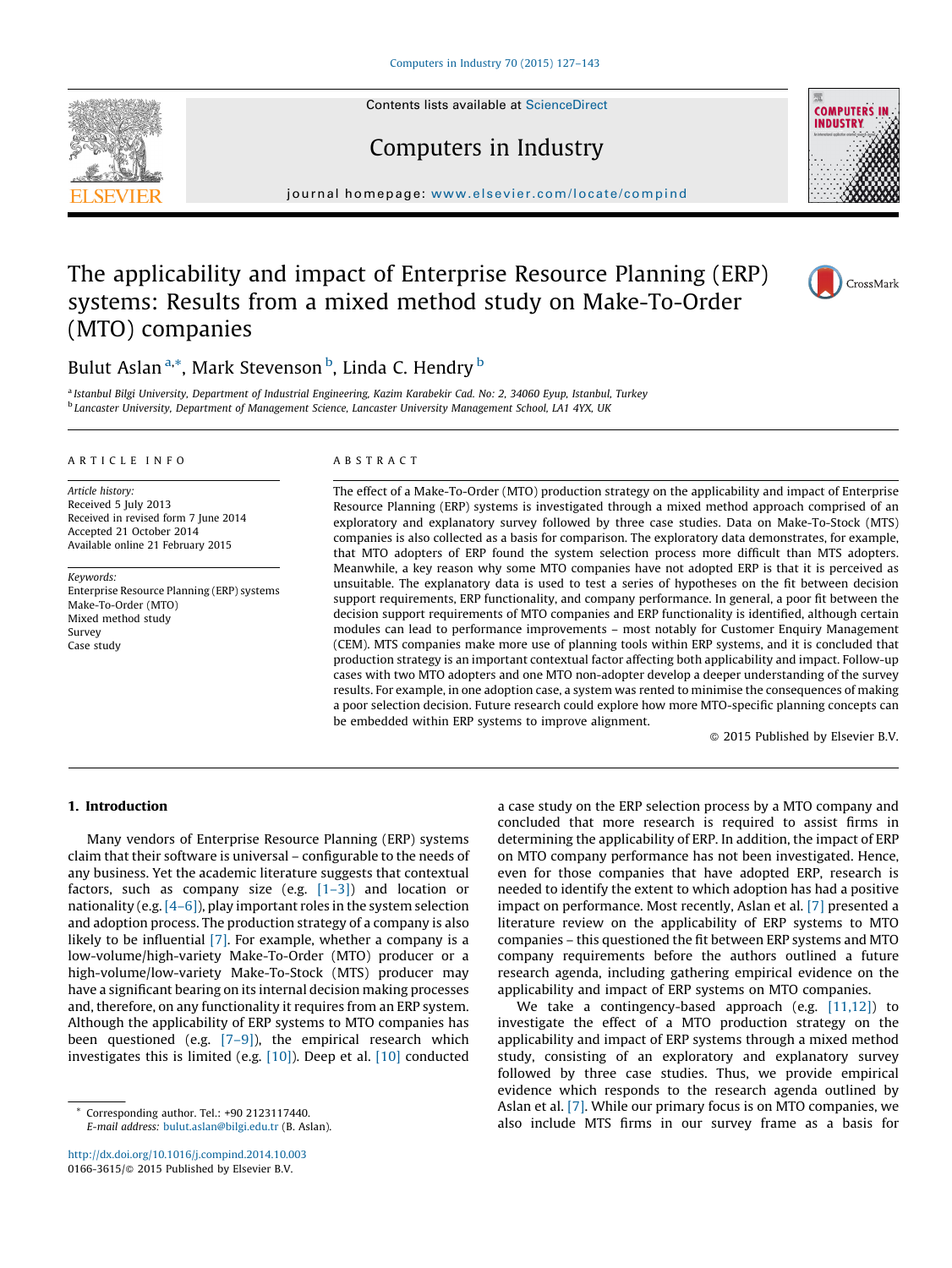comparison. Furthermore, we include both ERP adopters and nonadopters. Although non-adopters tell us very little about the impact of ERP, they are important for understanding applicability. Despite this, many previous studies have neglected non-adopters – for example, they represented only 16% of respondents in Olhager and Selldin  $[4]$ , while Stratman  $[13]$  focused exclusively on ERP adopters.

We take a detailed and systematic approach to assessing the applicability and impact of ERP systems by examining the fit between the decision support requirements of MTO companies and specific ERP modules and add-ons, e.g. for Supply Chain Management (SCM). In doing so, we also build on Bendoly and Jacobs' [\[45\]](#page--1-0) study on the alignment of ERP solutions with operational needs. The authors showed that overall company performance/satisfaction becomes weaker if the operational strategy of a firm is misaligned with its ERP adoption strategy, but they did not identify which modules within ERP solutions show adequate fit with which operational needs. Moreover, the functionality of ERP systems has continued to evolve since Bendoly and Jacobs' [\[45\]](#page--1-0) study meaning it is important to take an up-todate view of the current fit between ERP functionality and company requirements.

In the next section of this paper  $-$  Section  $2$  – we seek to align decision support requirements with the functionality of ERP systems by using the literature to identify the key planning and control stages of relevance to MTO companies. For example, one planning and control stage is the Customer Enquiry Management (CEM) stage where a due date (or lead time) and price are quoted. This suggests certain decision support requirements, e.g. support for due date setting. We also use the literature to identify key ERP modules and add-ons that are potentially helpful. For example, decision making at the customer enquiry stage may be aided by product configurator or CEM software. Section [3](#page--1-0) builds a theoretical framework based on three constructs – company decision support requirements, ERP functionality, and company performance – and uses these to develop a set of hypotheses. The research method is described in Section [4](#page--1-0) before Section [5](#page--1-0) presents the results of the survey, including the results of testing the hypotheses to assess the applicability of ERP system functionality to MTO companies and the impact of ERP systems on company performance. Three follow-up case studies are then presented in Section [6](#page--1-0) to dig deeper into the survey findings. Two of the cases are MTO adopters of an ERP system, the other is a MTO non-adopter. Finally, conclusions are drawn in Section [7](#page--1-0), where the limitations of the study are also acknowledged and future research directions suggested.

#### 2. Literature review

Sections  $2.1-2.5$  do the following: (i) define the five key planning stages of relevance to MTO companies (see e.g. [\[7,9,14\]\)](#page--1-0), thereby identifying the key decision support requirements of MTO companies; and, (ii) link these requirements to the functionality of ERP systems and add-ons. This approach is in accordance with the concept of fit [\[11,15\]](#page--1-0), which is conceptualised in the contingency theory literature (e.g.  $[12]$ ). In addition, decision support requirements and ERP functionality for Customer Relationship Management (CRM) and Supply Chain Management (SCM) tasks are outlined in Section [2.6.](#page--1-0) Note that generic aspects like financial modules are ignored as we assume that production strategy would not affect whether a firm is able to use or benefit from such functionality. Finally, Section [2.7](#page--1-0) provides an assessment of the literature and presents our core research question. For a more comprehensive review of the literature on MTO companies and ERP, see Aslan et al. [\[7\]](#page--1-0).

#### 2.1. MTO requirements and ERP functionality for Customer Enquiry Management

The CEM stage is where a customer provides an invitation-totender for a particular product to prospective suppliers, requiring the determination of a price and due date. This may involve the estimation of lead times, the archiving and retrieval of product data, the assessment of available design/production skills and facilities, the estimation of costs/profit margins, and require effective coordination and communication between departments (e.g. [\[16–19\]](#page--1-0)). This is a key planning stage for MTO companies as orders can vary greatly from one to the next, hence standard or default lead times cannot be quoted [\[20\]](#page--1-0).

According to the literature, there are potentially four aspects of ERP functionality that are relevant to the CEM stage. First, the CEM tools contained in many ERP systems have been used by MTO companies for entering orders and automating certain transactions [\[21\]](#page--1-0). In addition, Available-To-Promise (ATP) and Capable-To-Promise (CTP) functionality may be used. ATP determines the amount of 'uncommitted' finished goods inventory available, and CTP identifies slack capacity after available capacity has been matched to committed orders [\[22\]](#page--1-0). Finally, Product Lifecycle Management (PLM) software combines estimating and product development with a product database to enable a company to bring innovative products to market effectively [\[23\]](#page--1-0). PLM software has been shown to have promise for helping manufacturers of highly customised products [\[24\],](#page--1-0) but there remains doubt about how effective it can be when enquiries/products are truly bespoke and lifecycles extremely short.

#### 2.2. MTO requirements and ERP functionality at the design and engineering stage

This stage is where detailed design and engineering planning takes place. It is of particular relevance to Engineer-To-Order (ETO) companies – which we consider to be 'extreme cases' of a MTO strategy – yet little research has been conducted into this stage despite its impact on the total lead time (Land and Gaalman [\[14\]\)](#page--1-0). Wortmann [\[25\]](#page--1-0) highlighted an ability to document aspects of product development throughout the order processing cycle as a key feature required from an ETO-compliant system. In addition, Rudberg and Wikner [\[26\]](#page--1-0) indicated that forecasting and order fulfilment mechanisms are needed when designing and specifying products.

At this stage, both product configurator (or variant generator) and, again, PLM software may be relevant. PLM software was briefly discussed above, hence the following focuses on product configurator software. Product configurator software is described as combining well-defined building blocks governed by rules and constraints into a product [\[27\].](#page--1-0) Olsen and Sætre [\[28\]](#page--1-0) conducted an action research project to identify an appropriate ERP system for a growing ETO company. A suitable system could not be found, with a key reason being the degree of product customisation offered by the company at the design and engineering stage. A vendor offered to provide product configurator software, but the company developed its own in-house solution. In Deep et al.'s [\[10\]](#page--1-0) case study, product configurator software was similarly judged as ineffective for the firm's bespoke production activities.

#### 2.3. MTO requirements and ERP functionality at the order entry stage

The order entry stage is where the production of a confirmed order is planned, including material requirements, purchasing and shop floor routing. Here, the ability to incorporate the effect of forecasts on actual plans is essential, given that many MTO companies deal with a mix of not only repeat but also one-off